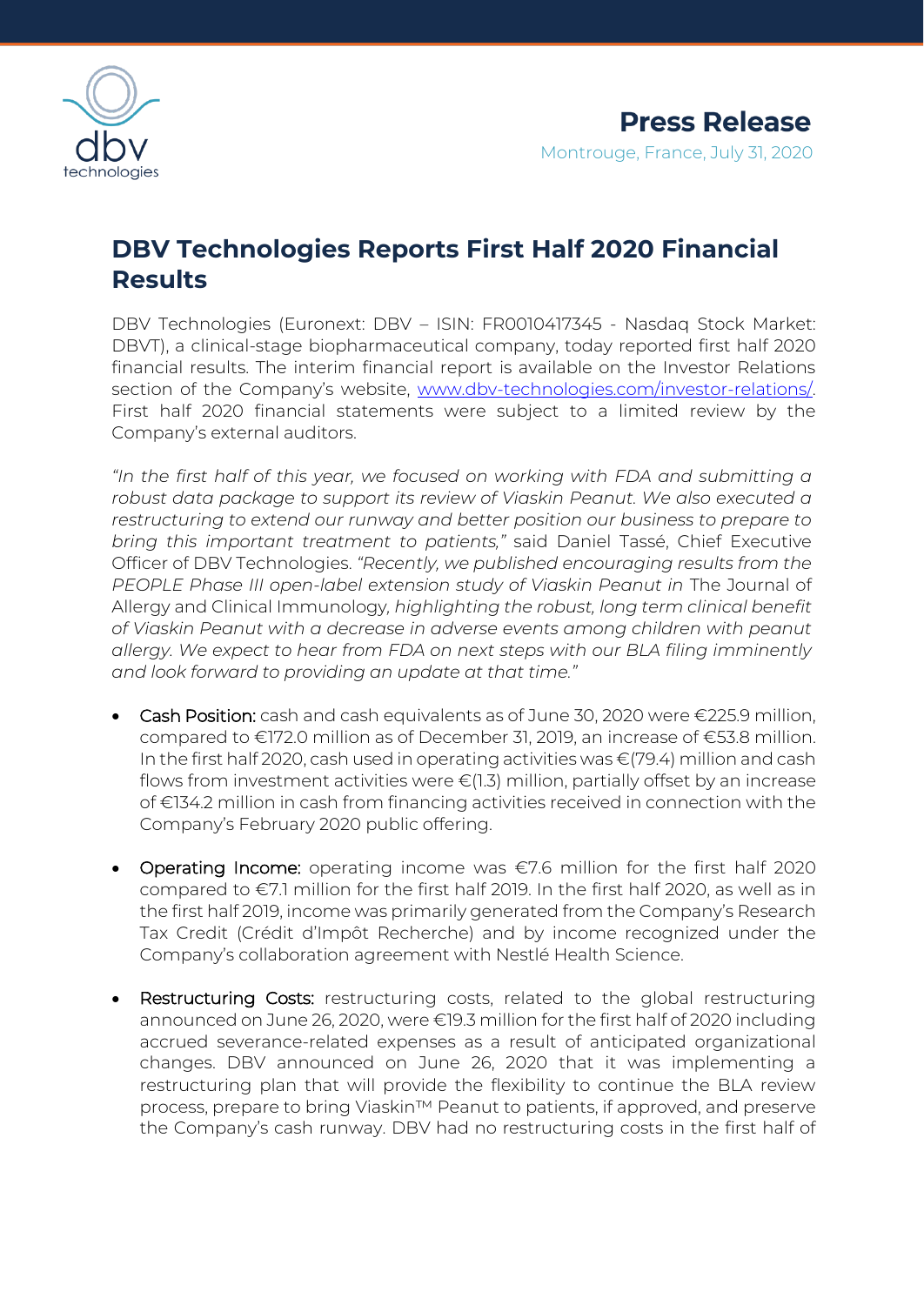

2019.

- Research & Development Expenses: research and development expenses decreased by €3.9 million, or 7.5%, to €48.3 million in the first half 2020 compared to €52.2 million in the first half 2019, reflecting a decrease in personnel expenses, including headcount as well as accrued bonus, retention measures and sharebased compensation expenses, as part of the announced restructuring plan.
- Sales & Marketing Expenses: sales and marketing expenses were €6.4 million for the first half 2020 compared to €8.3 million for the first half 2019, reflecting a decrease of €1.9 million, or 23.4%. The decrease in sales and marketing expenses resulted from a decrease in personnel expenses, including accrued bonus, retention measures and share-based compensation expense, as part of the announced restructuring plan. These decreases were partially offset by an increase in fees related to marketing tools and services for the potential commercialization of Viaskin Peanut in North America, if approved.
- General & Administrative Expenses: general and administrative expenses were €19.4 million for the first half 2020 compared to €25.8 million for the first half 2019, a decrease of €6.4 million, or 24.8%, resulting from a decrease in accrued bonus, retention measures and share-based compensation expense, as part of the announced restructuring plan. These decreases were partially offset by an increase in consulting and legal fees.
- Net Loss: net loss was  $\epsilon$ (86.5) million for the first half 2020, compared to  $\epsilon$ (79.8) million for the first half 2019. Loss per share (based on the weighted average number of shares outstanding over the period) was €(1.62) and €(2.43) in the first half 2020 and 2019, respectively.

## About DBV Technologies

DBV Technologies is developing Viaskin®, an investigational proprietary technology platform with broad potential applications in immunotherapy. Viaskin is based on epicutaneous immunotherapy, or EPIT™, DBV's method of delivering biologically active compounds to the immune system through intact skin. With this new class of non-invasive product candidates, the Company is dedicated to safely transforming the care of food allergic patients. DBV's food allergies programs include ongoing clinical trials of Viaskin Peanut (DBV712). DBV Technologies has global headquarters in Montrouge, France and offices in Bagneux, France, and North American operations in Summit, NJ and New York, NY. The Company's ordinary shares are traded on segment B of Euronext Paris (Ticker: DBV, ISIN code: